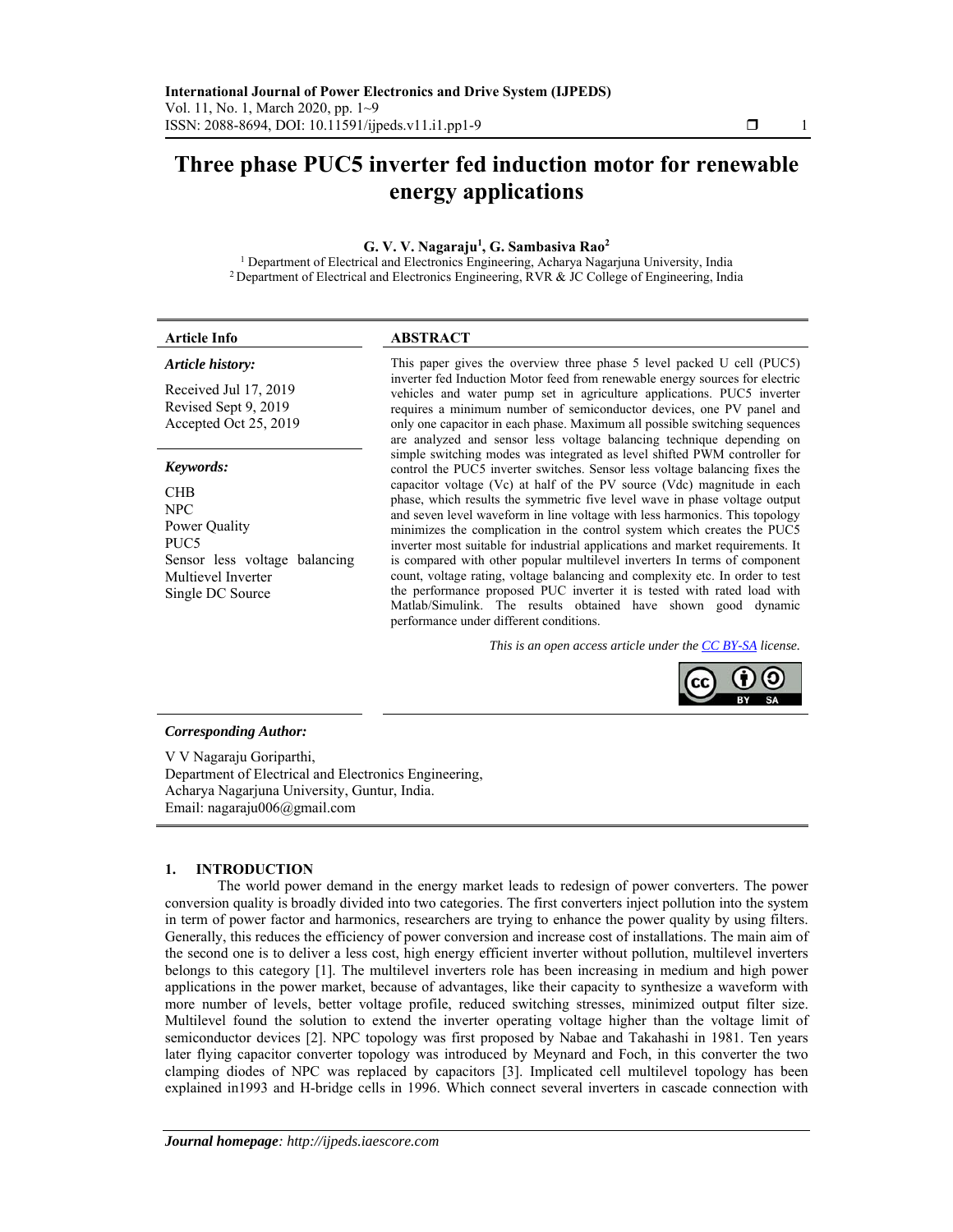separate DC sources. This converter can avoid clamping diodes or voltage balancing capacitors. During these years, several optimizations were proposed by researchers and showed very good performance, such as a large number of levels with with improved output waveforms, low total harmonic distortion and improved efficiency [4-6].

All these topologies have been introduced for multilevel converters that utilized the combination of active switches and DC sources to generate multilevel waveform at the output [7, 8]. The major challenges of these multilevel inverters are usage of more number of isolated DC sources and too many numbers of switching devices, these problems are eliminated in PUC converter which is invented by Al-Hadded in 2010 and several papers are published by Al-Haddad and Hani vahedi on the PUC inverter with R and RL loads [9]. This paper proposes a three phase five level PUC inverter fed induction motor feed from the PV source through DC/DC converter, compared all popular multilevel topologies and simulate the test system using Matlab/Simulink. This topology is interesting in hybrid electric vehicles and agriculture pump sets by utilizing solar and wind energy [10-12]. Five level PUC inverter is established as a solution to the seven level PUC inverter issues. Switching modes of PUC5 converter are controlled by sensor less voltage balancing techniques, this technique is recommended because of simple design and does not require any sensor, which increase the reliability of the system and full fill the industrial requirements.

# **2. PUC5 CONVERTER**

Three phase PUC5 inverter fed induction motor is shown in Figure 1. It consists of four low voltage switches two high voltage switches in each phase. A 1.8 kW PV array connected to each phase of three phase PUC5 inverter at  $V_{DC}$  through DC/DC boost converter. The PV array uses six sun modules (SRP-305E– WHT-D) in each phase. Total 18 modules ( $6*3*305 = 5.49$  kW) with open circuit voltage of 64.2V and short circuit current of 5.96A at 1000 w/m<sup>2</sup> sun irradiance and  $25^{\circ}$ C ambient temperature [13-15]. The DC/DC converter uses incremental conductance and integral regulator MPPT technique is used to extract maximum power from the panel under irregular weather conditions. Boost converter boosts the voltage to 440V and connected to PUC5 inverter at  $V_{DC}$ . If this  $V_{DC}$  is 2E volts, then another source  $V_C$  must be E volts [16]. Previously published papers on 7 level PUC inverter with different modulation techniques show some limitations with voltage balancing procedure in terms of modulation index [17]. These limitations are eliminated in sensor less voltage balancing technique and do not require sensors or controllers to maintain required voltage across capacitor  $V_c$  [18, 19]. In the design consideration power industry use identical devices in the multilevel inverters. It is difficult to have equal voltage range switches. But PUC converter shown in Figure 2(a), has a voltage of 2E volts across S1, S3 and remaining all switches subjected to E volts, by adding two identical switches in series in the S1, S2 of inverter it could be designed with identical voltage rating switches as shown in Figure 2(b). Another design consideration about switches S4, S5 and S6 are working complementary to S1, S2 and S3, So three main pulses devise S1, S2 and S3 while their NOT sent to S4, S5 and S6 [20].



Figure 1. Three phase PUC inverter fed induction motor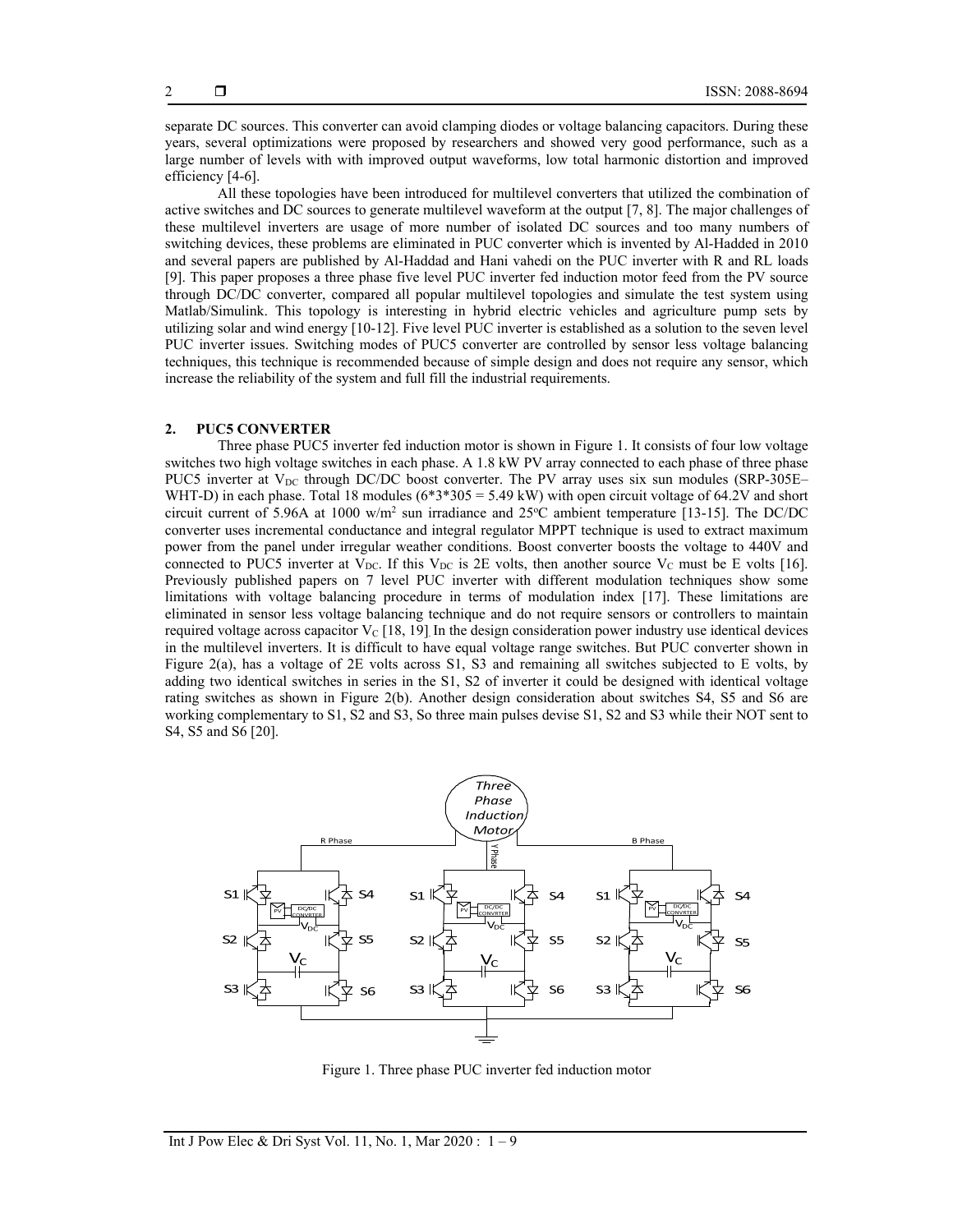



Figure 2. PUC5 inverter with (a) unequal voltage rating switches (b) equal voltage rating switches

#### **3. SENSOR-LESS VOLTAGE REGULATING TECHNIQUE**

Table 1 shows that the capacitor may be charged or discharged in any one half cycle. Only to maintain the capacitor voltage constant the switching sequence of the capacitor is designed in such a way that it should be discharged in the negative half cycle and charged during the positive half cycle. Because of the switching sequence of capacitor and output waveform frequency the capacitor charge is increased to half of the main source voltage (V<sub>dc</sub>). As a result this capacitor voltage (V<sub>c</sub>) increases when it is connected in series with the load and  $V_{dc}$  source, decreases when it is connected in series with the load. The capacitor charges in switching states 2 and 7, similarly capacitor discharge in switching states 3 and 6. The capacitor voltage  $(V<sub>C</sub>)$ during charge/discharge is ±E volts as shown in Table 1. This charging and discharging is written into the equation (1).

$$
V_1 = V_2 + V_{out} \implies \begin{cases} 2E = V_2 + E \\ -2E = V_2 - E \end{cases} \implies |V_2| = E \tag{1}
$$

If the source voltage magnitude  $V_{dc}$  is fixed at 2E, to produce the required load voltage, the capacitor voltage  $V_c$  must be maintained at E. So the charging and discharging time keeps the capacitor voltage at ±E. Therefore, to maintain equal charging and discharging times, switching state 2 charge the capacitor in the positive half cycle and switching state 6 discharge the capacitor in negative half cycle [21, 22]. Charging and discharging of capacitors depends on the type of load only, not on the output frequency or switching frequency, the size of the capacitor depends on the type of load.

The sensor less voltage regulating technique is integrated with modulation technique [23-25]. The level shifted Multi carrier switching technique is used as modulation technique [26]. For implementation of five level PWM inverter scheme, four carrier waveforms (Cr1, Cr2, Cr3, and Cr4) and reference sine wave are used shown in Figure 4.



Figure 4. Five-level PWM scheme using four level shifted carrier waves

Hear four triangular signals are vertically shifted for modulating the reference sine wave. This modulation output pulse is associated with the switching states 1, 2, 5, 6 and 8 shown in Table 1. The algorithms for generating the firing pulses are presented in Figure 5. This proposed algorithm generates the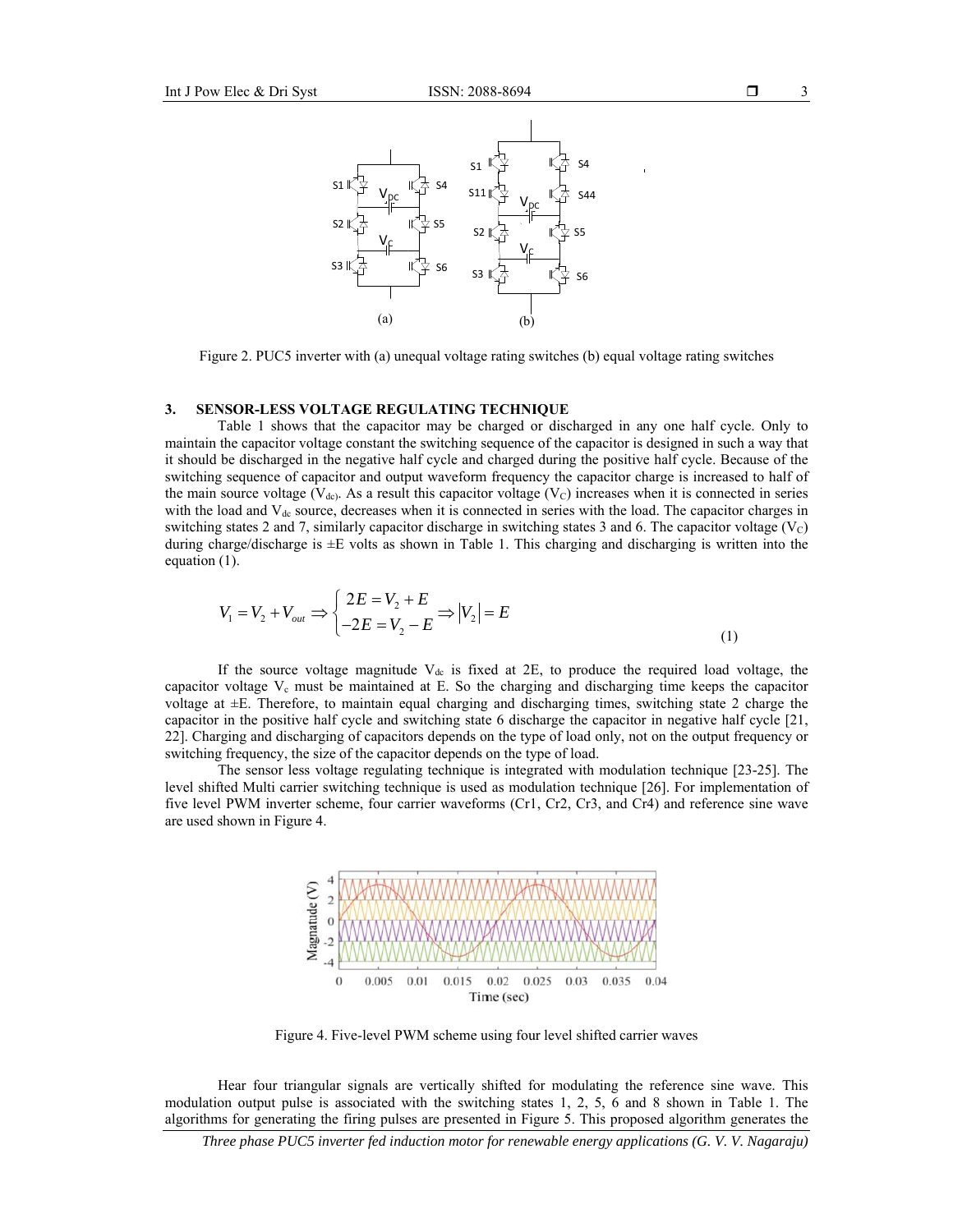five level output on PUC5 inverter after setting the capacitor voltage at a correct value without any feedback sensor. The capacitor and output voltages don't depend on the type of the system model (e.g. Average modelling), modulation index, feedback sensors, grid frequency and switching frequency.

It can operate the system voltage to any arbitrary value. The PV source voltage may be flacuvates because of changes in climatic conditions. This sensor less voltage balancing perfectly work with any changes in source voltage. We can change the fundamental frequency as well as induction motor speed, by changing the  $V_{Ref}$  signal frequency.



Figure 5. Proposed sensor-less voltage regulating approach integrated into switching technique

| Table 1. Switching states, Capacitor charging/discharging states and output voltage of five levels PUC |  |          |  |  |  |
|--------------------------------------------------------------------------------------------------------|--|----------|--|--|--|
|                                                                                                        |  | inverter |  |  |  |

| 111 v v 1 i v 1 |    |                |    |                  |             |                          |  |  |  |
|-----------------|----|----------------|----|------------------|-------------|--------------------------|--|--|--|
| State           | S1 | S <sub>2</sub> | S3 | V output         | V out value | Capacitor voltage status |  |  |  |
|                 |    |                | v  | $\rm V_{DC}$     | $+2E$       | No Effect                |  |  |  |
|                 |    | $_{0}$         |    | $V_{DC} - V_C$   | $+E$        | Charging                 |  |  |  |
|                 |    |                |    | $\rm V_C$        | +E          | Discharging              |  |  |  |
|                 |    |                |    | O                |             | No Effect                |  |  |  |
|                 | 0  |                |    |                  |             | No Effect                |  |  |  |
| o               | 0  |                |    | $-Vc$            | -E          | Discharging              |  |  |  |
|                 |    |                |    | $V_C$ - $V_{DC}$ | -E          | Charging                 |  |  |  |
|                 |    |                |    | $-V_{DC}$        | $-2E$       | No Effect                |  |  |  |

# **4. COMPARISON BETWEEN PUC5 AND OTHER TOPOLOGIES**

This PUC5 topology is separately compared with full bridge, CHB and NPC/T3 converters in terms of component count, switching frequency and voltage rating. Obviously FC inverter has more number of components to control since this topology was not considered. However, NPC and T3 have same principle concept, they are compared in the same subsection.

## **4.1. Comparison between single phase PUC and FB inverters**

 Full bridge inverter shown in Figure 6(a) is the most common inverter topology in the market because of simple structure. It has one isolated DC source, four switches. However, each switch suffers 2E volts if  $V_1$  would be equal to PUC5 inverter DC source. Based on an equal voltage rating design the switches cost of PUC5 would be lower than full bridge at equal voltage/power rating. However full bridge produces three level output voltage while PUC5 inverter has better THD results with five level voltage with added cost of one capacitor. More ever the quasi-sine wave at the output, reduce the harmonics which would diminish the filter size at least by half ratio and overall size and cost of inverter would be reduced.

## **4.2. Comparison between single phase PUC and CHB**

A five level CHB consists of two full bridge cells connected in series as shown in Figure 6(b). Where as the output voltage is the sum of two cells, so it includes two isolated DC sources of each E volts and eight switches with an identical voltage rating of each E volts. Accordingly, it has exactly the same design as the PUC5 topology as shown in Figure 2(a). These two converters generate five level voltage at the output. So the THD and output filter design would be same. Only the difference between five level CHB and PUC5 is one DC source. Two DC sources of Magnitudes E are used in CHB to generate five level waveform. The main question is that using two DC sources with each E volts is better or using a single DC source with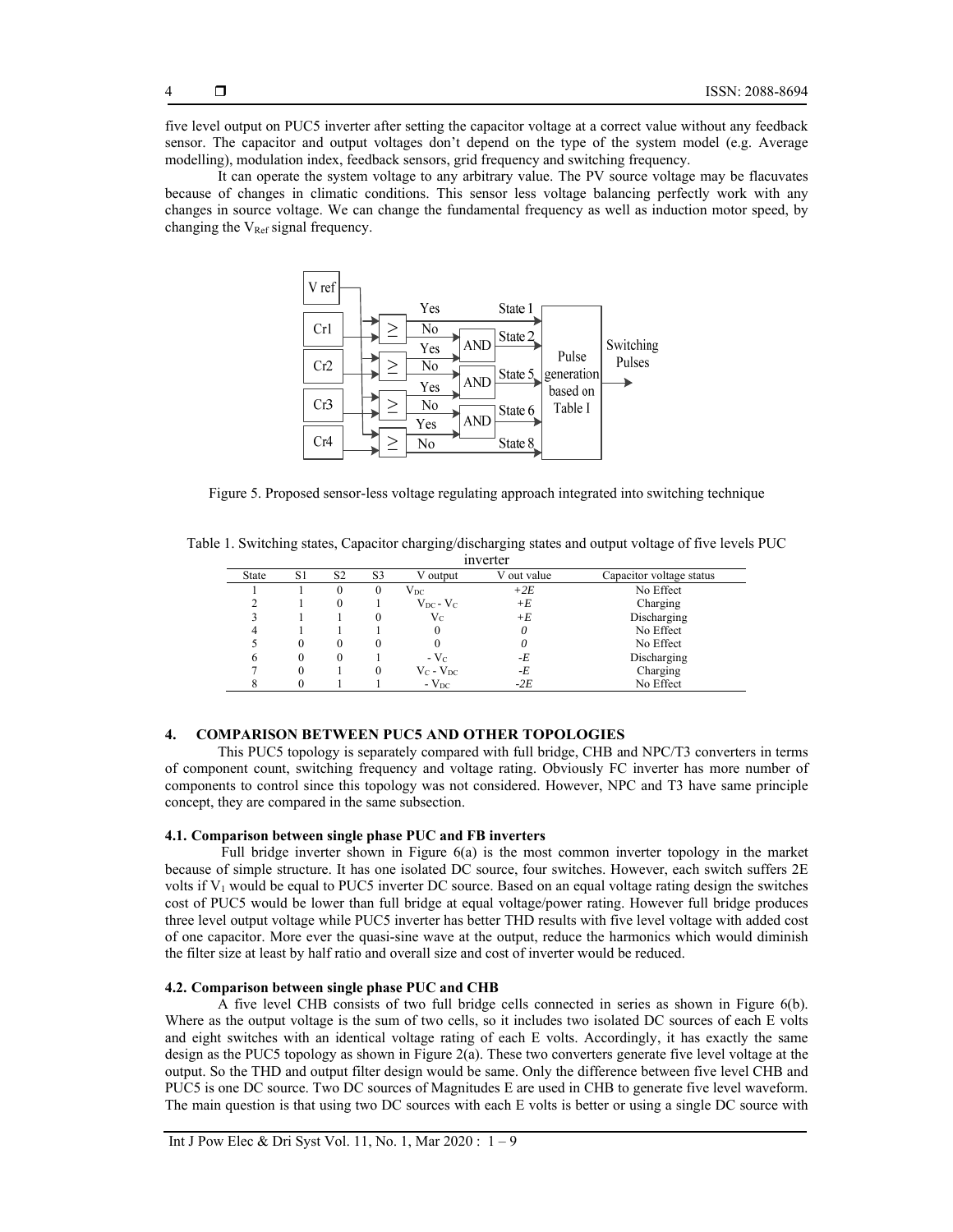2E volts? Normally in renewable energy conversion system only one bus available from the PV or wind farms that should be connected to the inverter. Therefore CHB with more than one isolated DC source require more splitting in the PV panel or wind turbine into different arrays with separated connections to make more isolated DC buses. Such type configuration requires power balancing between DC sources, particularly during any renewable energy generation level variation caused by environmental factors. However, replacing the existing two level topology with those inverters that have more isolated DC sources would be more difficult due to change the DC side structure. Because of the above discussed merits, PUC5 inverter with single DC source is the best solution.



Figure 6. (a) Full bridge inverter, (b) Five level CHB inverter

#### **4.3. Comparison between single phase PUC and NPC/T3**

 NPC and T3 are the most popular in applications as a three level inverter, while line voltage will generate five levels of output when two legs and one DC source are used in single as shown in Figure 7(a) and 7(b). An NPC contains eight switches and four diodes which is considerably more than PUC5 components. T3 inverter has eight switches as shown in Figure 7(b). Out of eight S1, S2, S3 and S4 are required to bear the whole DC bus voltage 2E volts. This unequal voltage rating switches is the main disadvantage in T3 inverter. Moreover, both NPC and T3 inverters require two capacitors to split the single DC source voltage, it is one extra capacitor than PUC5 inverter capacitors. Eventually the voltage balancing also difficult in NPC/T3 when compared with PUC5.



Figure 7. (a) Five level NPC inverter, (b) Five level T3 inverter

### **4.4. Comparison between three phase PUC and NPC/T3**

In both NPC and T3 inverters only one leg added to the single phase two leg structure shown in Figure 7 (a) and (b) and another advantage with three phase NPC is only one DC source and two capacitors are required for all three phases. But the voltage balancing is much more complex in these two inverters compared to PUC5. So many methods have been appeared in literature to balance the capacitor voltage at DC source such as linear PI regulator, nonlinear controllers and zero component injection. The simplest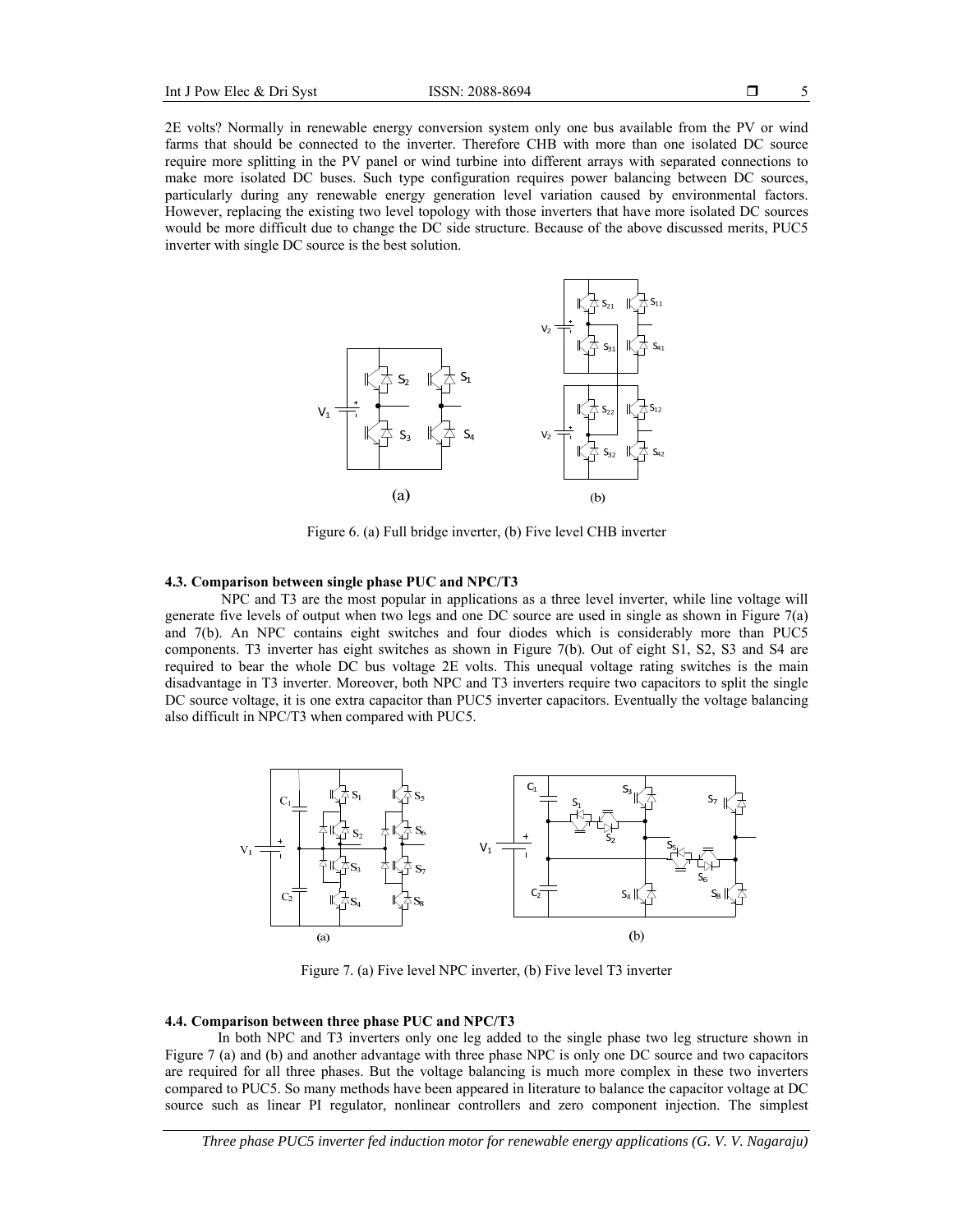controller used in NPC or T3 is space vector controller, this can be integrated into space vector modulation technique. However, in three phase PUC5 inverter simple sensor less voltage balancing is integrated into very simple modulation that is PWM modulation to regulate the capacitor voltage. Furthermore, the three phase NPC/T3 inverter produces three level waveform in each phase, further increase in levels require an extreme number of switches and isolated sources. On the other hand three phase PUC5 produces up to nine levels in each phase by using the same components used in three level PUC.

## **4.5. Comparison between three phase PUC and CHB**

Three phase five level CHB consists of two sources and six switches in each phase that is total six sources and 24 switches. Only the difference is three isolated switches which will increase the manufacturing cost and size of the inverter. Remaining all characteristics, including voltage rating, voltage level, applications and THD value are same in both CHB and PUC inverters.

Table 2 shows the component count comparison for single phase five level inverters. All above comparisons proved that the PUC inverter is the best topology for replacing existing two, three and five level inverters on the market.

| Table 2. Component count comparison for single phase five level inverters |  |  |  |
|---------------------------------------------------------------------------|--|--|--|
|                                                                           |  |  |  |
|                                                                           |  |  |  |

| Inverter type               | DC Sources | Capacitors | Diodes | Switches | Total components |
|-----------------------------|------------|------------|--------|----------|------------------|
| CНB                         |            |            |        |          |                  |
| NPC without voltage control |            |            |        |          | 10               |
|                             |            |            |        |          |                  |
| PUC5                        |            |            |        |          |                  |
|                             |            |            |        |          |                  |

#### **5. SIMULATION RESULTS AND DISCUSSION**

Proposed a three phase five level PUC5 inverter is built in Matlab/Simulink with the given parameters. The performance is tested with sudden load change at 0.5 Sec. It was simulated in Matlab/Simulink software and the results shows the performance of three phase PUC5 inverters fed induction motor. It is simulated for one second. The test system simulation parameters are listed in Table 3. Figure 8 shows the three-phase line to line voltage output of inverter with seven levels. Figure 9 shows capacitor voltage which is zero at starting and increasing up to 220 volts and then it is constant, maintained at half of the  $V_{DC}$  throughout the simulation. Figure 10 shows the phase to ground voltage output with the five levels.

Figure 11 shows the three phase inverter load current which is almost pure sine wave, Figure 12 shows the load current in B phase, which is very high at starting because of induction motor load after 0.1 seconds it settles to normal values, Figure 13 shows the THD spectrum of load current analyzed by FFT analysis. It is done at 0.5 sec as starting time and evaluated for three cycles. It shows the THD value 20.23%. Similarly, current wave showing the THD value 1.87%. Which is showing very good performance. Figure 14 shows the speed of the drive, which is almost constant, at 0.5 Sec sudden load change is applied.



inverter with seven levels

Figure 9. Voltage across the capacitor  $(V_c)$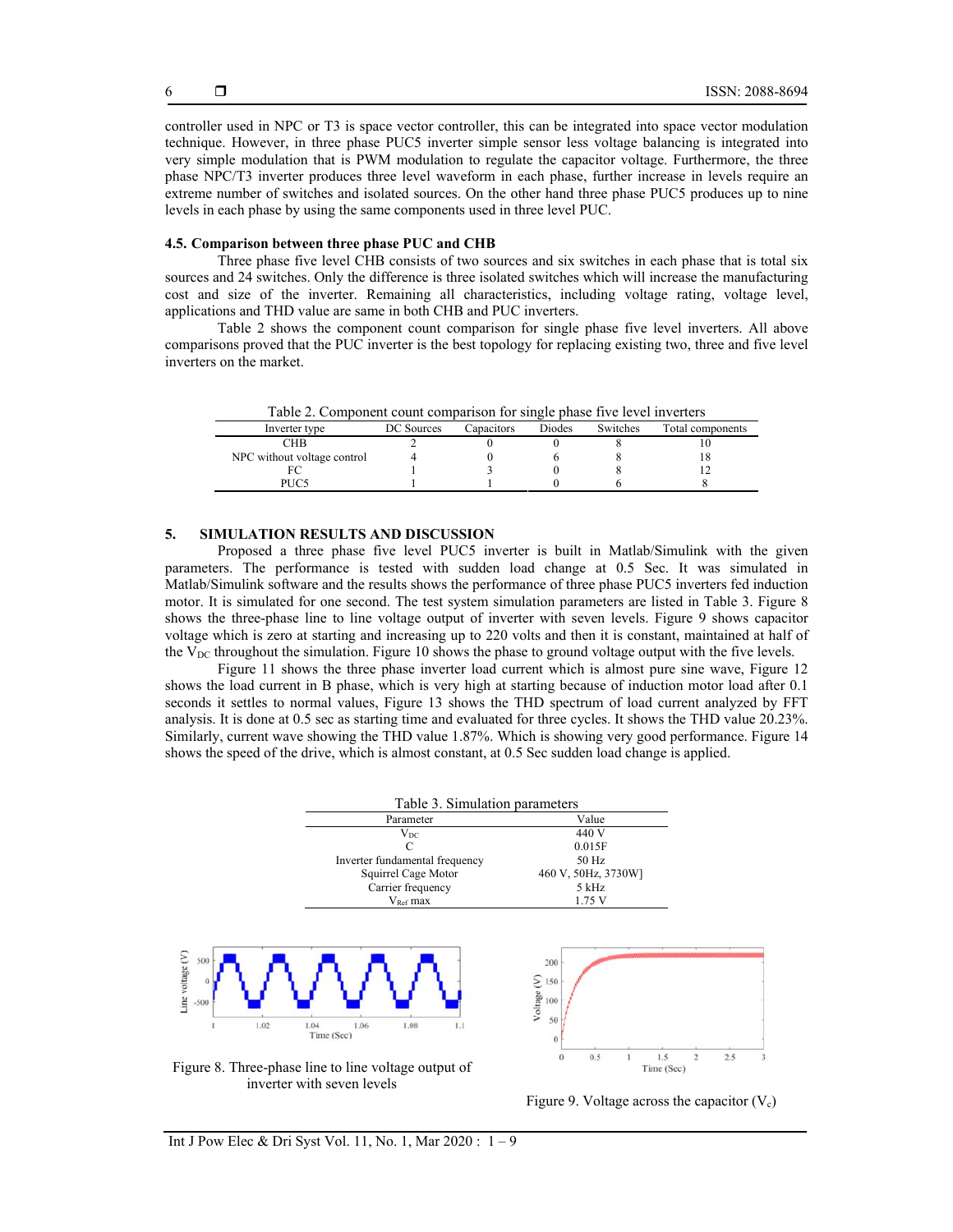7





Figure 10. Phase to ground voltage output Figure 11. Three phase load current



Figure 12. Load current in phase B

0 200 400 600 800 1000 Frequency (Hz) 0 0.05 0.1 **Fundamental (50Hz) = 634.3 , THD= 20.23%**

Figure 14. THD spectrum of line voltage



Figure 13. Speed of the induction motor (Pu)

## **6. CONCLUSION**

In this paper sensor less voltage controlling technic is suggested for PUC converter fed induction motor with a PV source along with boot converter and a single capacitor in each phase with minimum number components. Compared to all other existing systems, it requires only six switches in each phase and does not require any sensor which will reduce the cost and complexity of the system. All the demerits of neutral clamped inverters and flying capacitor inverters are eliminated in the PUC5 inverter. This system is simulated in Matlab/Simulinl, the results showing good dynamic performance and power quality is also improved. It has less weight because of less components and more suitable for moving electric vehicles. By varying the V<sub>ref</sub> sine wave signal frequency, we can change the speed of the motor. This inverter is best suitable for interface the renewable energy source with induction motor.

#### **REFERENCES**

- [1] Ounejjar, Youssef, Kamal Al-Haddad, and Luc-Andre GreFgoire. "Packed U cells multilevel converter topology: theoretical study and experimental validation" *IEEE Transactions on Industrial Electronics,* Vol. 58, No. 4, pp. 1294-1306, 2011.
- [2] Babadi, Adel Nazemi, et al. "Modified Multilevel Inverters with Reduced Structures Based on PackedU-Cell" *IEEE Journal of Emerging and Selected Topics in Power Electronics,* Vol. 6, No. 2, pp. 874-887, 2018.
- [3] Zid, Alaeddine Ben, Abdlekarim Aouiti, and Faouzi Bacha. "Study and simulation of three-phase seven-level packed U cells inverter" *2017 18th International Conference on Sciences and Techniques of Automatic Control and Computer Engineering (STA)*. *IEEE*, 2017.
- [4] Sathik, M. Jagabar, et al. "An Improved Seven-Level PUC Inverter Topology with Voltage Boosting" *IEEE Transactions on Circuits and Systems II: Express Briefs*, 2019.
- [5] Abarzadeh, Mostafa, Hani Vahedi, and Kamal Al-Haddad. "Fast sensor-less voltage balancing and capacitor size reduction in PUC5 converter using novel modulation method" *IEEE Transactions on Industrial Informatics* (2019).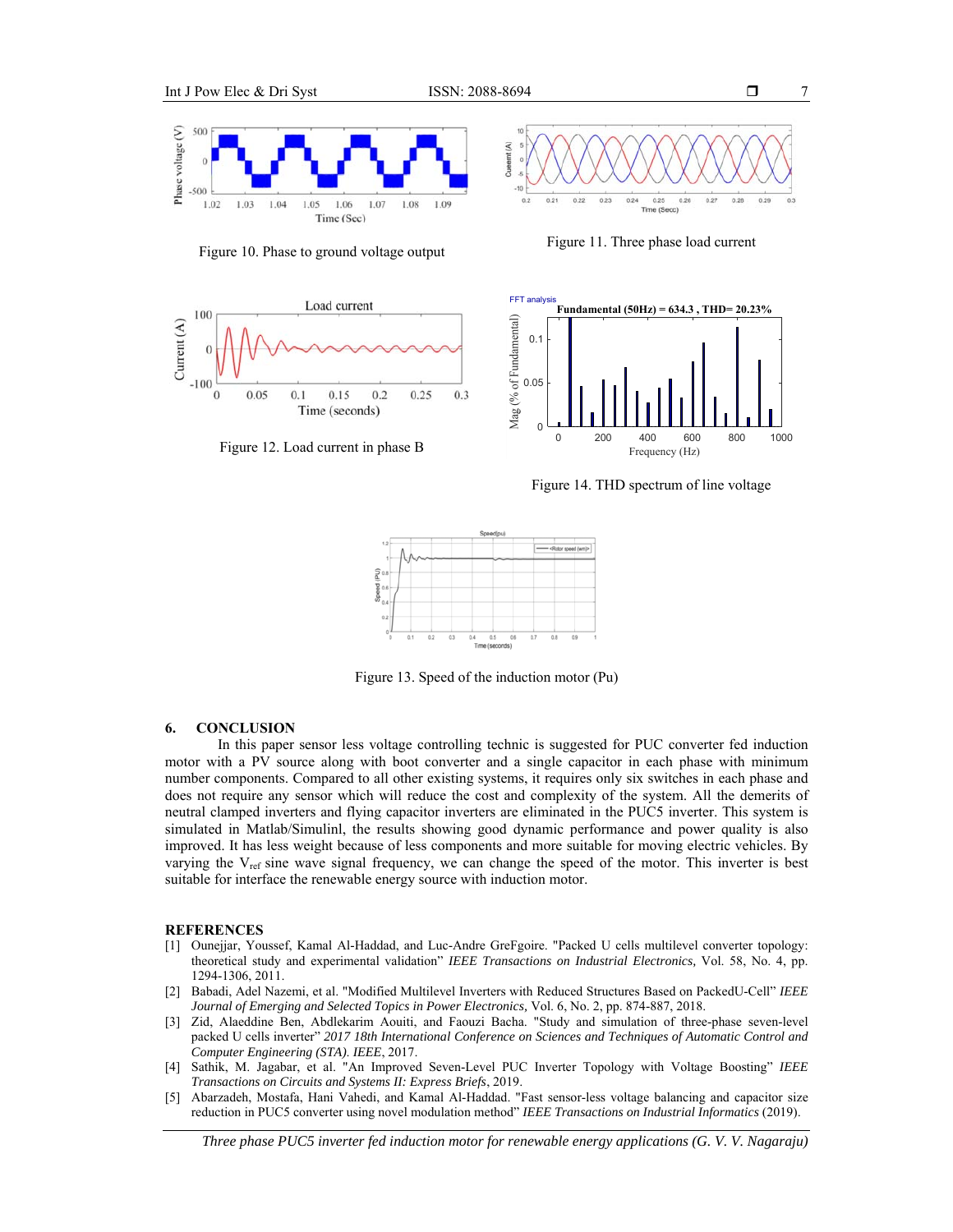- 8
- [6] Najafi, Ehsan, and Abdul Halim Mohamed Yatim. "Design and implementation of a new multilevel inverter topology" *IEEE transactions on industrial electronics,* Vol. 59, No. 11, pp. 4148-4154, 2011.
- [7] Vahedi, Hani, and Kamal Al-Haddad. "Real-time implementation of a seven-level packed U-cell inverter with a low-switching-frequency voltage regulator" *IEEE Transactions on Power Electronics,* Vol. 31, No. 8, pp. 5967-5973, 2016.
- [8] Metri, Julie I., et al. "Real-time implementation of model-predictive control on seven-level packed U-cell inverter" *IEEE Transactions on Industrial Electronics,* Vol. 63, No. 7, pp. 4180-4186, 2016.
- [9] Metri, Julie, et al. "Model predictive control for the packed U-Cells 7-level grid connected inverter" *2016 IEEE International Conference on Industrial Technology (ICIT)*. *IEEE*, 2016.
- [10] Qashqai, Pouria, et al. "A review on multilevel converter topologies for electric transportation applications" *2015 IEEE Vehicle Power and Propulsion Conference (VPPC)*. *IEEE*, 2015.
- [11] Arunprasath, R., et al. "Performance Evaluation of SEPIC Based Single-Phase Seven-Level Inverter for Renewable Applications" *International Journal of Renewable Energy Research (IJRER),* Vol. 9, No. 2, pp. 704-711, 2019.
- [12] Reddy, Ch Rami, and K. Harinadha Reddy. "A New Passive Islanding Detection Technique for Integrated Distributed Generation System Using Rate of Change of Regulator Voltage Over Reactive Power at Balanced Islanding" *Journal of Electrical Engineering & Technology,* Vol. 14, No. 2, pp. 527-534, 2019.
- [13] Reddy, Ch Rami, and K. Harinadha Reddy. "Passive Islanding Detection Technique for Integrated Distributed Generation at Zero Power Balanced Islanding" *International Journal of Integrated Engineering,* Vol. 11, No. 6, pp. 126-137, 2019.
- [14] Reddy, Ch, and K. Harinadha Reddy. "Islanding detection for inverter based distributed generation with Low frequency current harmonic injection through Q controller and ROCOF analysis" *Journal of electrical systems,* Vol 14, No. 2, 2018.
- [15] CH, Rami Reddy, and K. Harinadha Reddy. "Islanding Detection Techniques for Grid Integrated DG–A Review" *International Journal of Renewable Energy Research (IJRER),* Vol 9, No. 2, pp. 960-977, 2019.
- [16] Azeem, Abdul, et al. "Performance of Five Phase PUC Inverter Fed Five Phase Induction Motor Drive Under Different Triangular Carrier PWM Schemes" *IECON 2018-44th Annual Conference of the IEEE Industrial Electronics Society*. *IEEE*, 2018.
- [17] Sepahvand, Hossein, Jingsheng Liao, and Mehdi Ferdowsi. "Investigation on capacitor voltage regulation in cascaded H-bridge multilevel converters with fundamental frequency switching" *IEEE Transactions on industrial electronics,* Vol. 58, No. 11, pp. 5102-5111, 2011.
- [18] Vahedi, Hani, and Kamal Al-Haddad. "Single-DC-source five-level CHB inverter with sensor-less voltage balancing" *IECON 2015-41st Annual Conference of the IEEE Industrial Electronics Society. IEEE*, 2015.
- [19] Nagaraju, G. V. V., G. Sambasiva Rao, and Ch Rami Reddy. "Sensor less voltage control of CHB multilevel inverter fed three phase induction motor with one dc source per each phase*" International Journal of Pure and Applied Mathematics* 120.06 (2018): 4079-4097.
- [20] Vahedi, Hani, and Kamal Al-Haddad. "PUC5 inverter-a promising topology for single-phase and three-phase applications" *IECON 2016-42nd Annual Conference of the IEEE Industrial Electronics Society. IEEE*, 2016.
- [21] Ajesh, P. S., Beena M. Varghese, and Annie P. Oommen. "Performance analysis of cascadable U-cell multi level inverter" 2017 International Conference on Technological Advancements in Power and Energy (TAP Energy). *IEEE*, 2017.
- [22] Babaie, Mohammad, et al. "Design of an Artificial Neural Network Control Based on Levenberg-Marquart Algorithm for Grid-Connected Packed U-Cell Inverter"
- [23] Rao, G. Sambasiva, and K. Chandra Sekhar. "A novel five-level SPWM Inverter system for dual-fed induction motor drive" *2012 IEEE International Conference on Advanced Communication Control and Computing Technologies (ICACCCT). IEEE*, 2012.
- [24] Rao, G. Sambasiva, and K. Chandra Sekhar. "A sophisticated Space Vector Pulse Width Modulation Signal Generation for Nine-Level Inverter system for Dual-Fed Induction Motor Drive" *The International Congress for global Science and Technology (ICGST)*. Vol. 7. No. 14. 2012.
- [25] Rao, G. Sambasiva, and K. Chandra Sekhar. "A Refined Space Vector PWM Signal Generation for Multilevel Inverters" *ACEEE Int. J. on Electrical and Power Engineering*, Vol 2, No, 02, pp. 47-55, 2011.
- [26] Vahedi, Hani, et al. "Cascaded multilevel inverter with multicarrier PWM technique and voltage balancing feature" *2014 IEEE 23rd International Symposium on Industrial Electronics (ISIE). IEEE*, 2014.